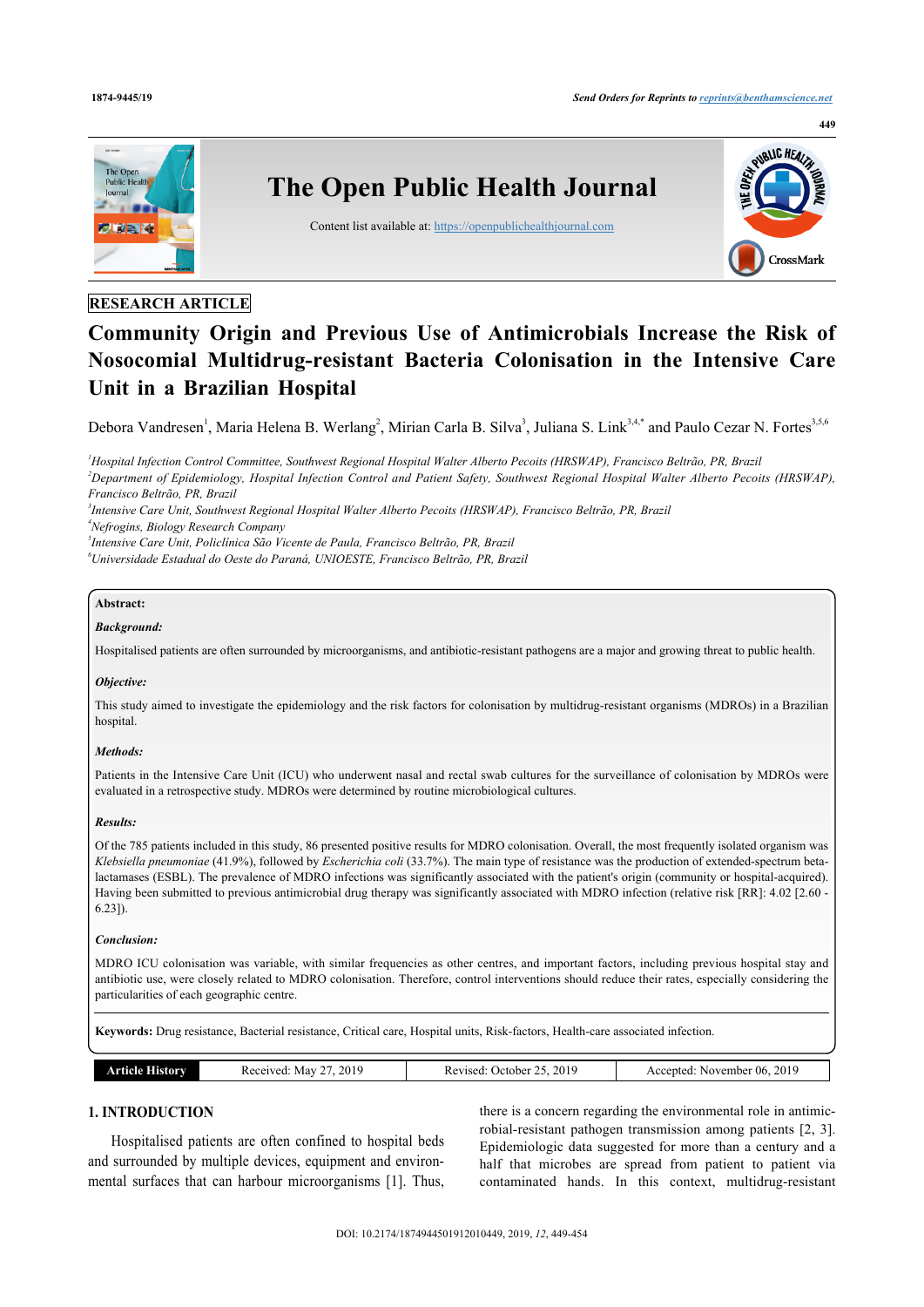organisms (MDROs) deserve special attention in healthcare facilities [[4](#page-4-3) - [7](#page-4-4)].

MDROs are defined as microorganisms, mainly bacteria, that are resistant to one or more classes of antimicrobial agents [[8](#page-4-5)]. Previous studies reported similarity between the antimicrobial susceptibility profiles of non-clinical (furniture, medical devices, and gloves) and clinical MDRO isolates. These data suggest that the hospital environment is a potential origin for MDRO persistence [\[1\]](#page-4-0). Additionally, MDROs, such as methicillin-resistant *Staphylococcus aureus* (MRSA), Vancomycin-Resistant Enterococci (VRE), and certain Gramnegative Bacilli (GNB) including the Extended-spectrum Betalactamase (ESBL) producers, have been isolated from hands, gloves, equipment, or healthcare workers involved in the care of infected or colonised patients [[9](#page-4-6) - [11](#page-4-7)]. Common body sites of infection include blood, urinary tract, nasal and rectal sites, catheters, abscesses, and secretions from ocular, pulmonary, and peritoneal regions [[5](#page-4-8)].

Hospitalised patients, especially those in the Intensive Care Unit (ICU), present more risk factors for acquiring an MDRO infection. They are debilitated and surrounded by tubes and equipment; thus, ICU patients present the highest MDRO infection and mortality rates[[12\]](#page-5-0). Moreover, MDRO colonisation increases a patient's risk of developing infections, such as Bloodstream Infections (BSIs), as observed in patients with VRE colonisation [\[13](#page-5-1)].

Notably, more than 70% of the bacteria that cause hospitalacquired infections are resistant to at least one of the drugs most commonly used to treat such infections [\[14](#page-5-2), [15](#page-5-3)]. Researchers suggested that this high percentage of resistance is related to the excessive and improper use of broad-spectrum antibiotics, especially in healthcare settings [[16\]](#page-5-4). Recent data demonstrated that the costs associated with nosocomial-infected patients are 4-times higher than non-infected ones; the costs are even higher in MDRO cases [\[17](#page-5-5)]. Moreover, the risk of hospital readmission in the first 30 days after discharge is higher in such patients[[18](#page-5-6)]. Therefore, antibiotic-resistant pathogens constitute an important and growing threat to public health. In this way, the approaches for the prevention and control of these pathogens must be personalised for specific needs. Specific types of MDROs can be more prevalent, while others may represent a higher risk for hospital readmissions, depending on the particular environment or hospital [[5](#page-4-8), [9](#page-4-6), [19,](#page-5-7) [20](#page-5-8)].

In order to improve the knowledge regarding microorganisms' prevalence and profile in specific centres, and to analyse the risk factors for MDROs colonisation and infection in patients admitted to ICUs, a retrospective study was conducted in a hospital in southwest Paraná, Brazil.

# **2. MATERIALS AND METHODS**

This retrospective study was conducted in an ICU in the Southwest Regional Hospital Walter Alberto Pecoits, Paraná, Brazil, a general, medium-sized hospital. All of the care is provided by the Unique Health System from the Brazilian

government (SUS), which meets the demand of the entire southwest region of Paraná State and other border cities from Santa Catarina State (over 600,000 inhabitants). Samples from hospitalised patients were collected from January 2014 to February 2016. This study was approved by the National Ethics Committee - Brazil Platform (Approval number: 2.155.862).

Samples from nasal and rectal sites were collected with a sterile swab for microbiological culture at the moment of the patient's admission to the ICU. Additionally, rectal samples were collected weekly for follow-up. Both collections are performed as usual routine procedures in the Service.

Pathogen identifications and resistance profiles were determined using routine microbiological methods following the recommendations for tests [[21\]](#page-5-9). Briefly, nasal samples were cultured in blood and MacConkey agars. A rectal swab was also added to Tryptic Soy Broth (TSB) and incubated for 24 h at 36°C. Subsequently, antimicrobial resistance evaluation was performed with antibiogram tests. For MDROs in the nasal swab, the potential pathogens were *S. aureus* with intermediate resistance to vancomycin (VRSA), MRSA, VRE, or *Acinetobacter baumannii* resistant to carbapenem (Cbpnm). Rectal swab samples were examined for Cbpnm-resistant enterobacteria, third- and fourth-generation cephalosporins and non-fermenter bacteria resistant to Cbpnm and/or polymyxin. All results were obtained from the hospital infection control service database that receives notifications for all MDRO isolates from the microbiology laboratory.

Patient characteristics and risk factor data were collected from medical records; these data included age, gender, previous hospitalisation (defined as hospitalisation in another health service for more than 48 h before admission in the studied hospital) and previous use of antibiotics (determined as antimicrobial use up to 48 h prior to material collection) as potential factors associated with colonisation by MDRO.

For statistical analyses, two conditions were considered: 1) community-associated MDRO patients (CA-MDRO), who did not previously stay in hospital, and hospital-associated MDRO origin (HA-MDRO), for patients who acquired the microorganism colonisation at the studied hospital; 2) prevalent cases (those with positive culture results regardless of the period between admission and positivity) and incident cases (those with negative culture results at admission and further positivity in samples obtained 7 days post-admission). The relative risk (RR) of patient origin and previous antimicrobial use relationship to MDRO positivity was calculated. Statistical analyses and graphs were obtained using Prism 6.0 (GraphPad Software Inc., La Jolla, CA).

# **3. RESULTS**

During the study period, 785 patients were admitted to the ICU. Of these, 86 (10.9%) presented positive results for MDRO colonisation in nasal and/or rectal samples regardless of the length of the ICU stay. Overall, *Klebsiella pneumoniae* had the highest prevalence among isolates ( $n = 36, 41.9\%$ ), followed by *Escherichia coli* (n = 29, 33.7%), *A. baumannii* (n = 9, 10.4%), *Enterobacter* spp. (n = 8, 9.3%), *S. aureus* (n = 2, 2.3%), *Pseudomonas aeruginosa* (n = 1, 1.2%), and *Citrobacter* spp. (n=1, 1.2%; Fig.**1**).

<span id="page-1-0"></span><sup>\*</sup> Address correspondence to this author at the Hospital Regional do Sudoeste Walter Alberto Pecoits (HRSWAP), Rodovia Contorno Leste, 200 - Água Branca - 85601-970 - Francisco Beltrão – PR, Brazil; E-mail: [juliseger@gmail.com](mailto:juliseger@gmail.com)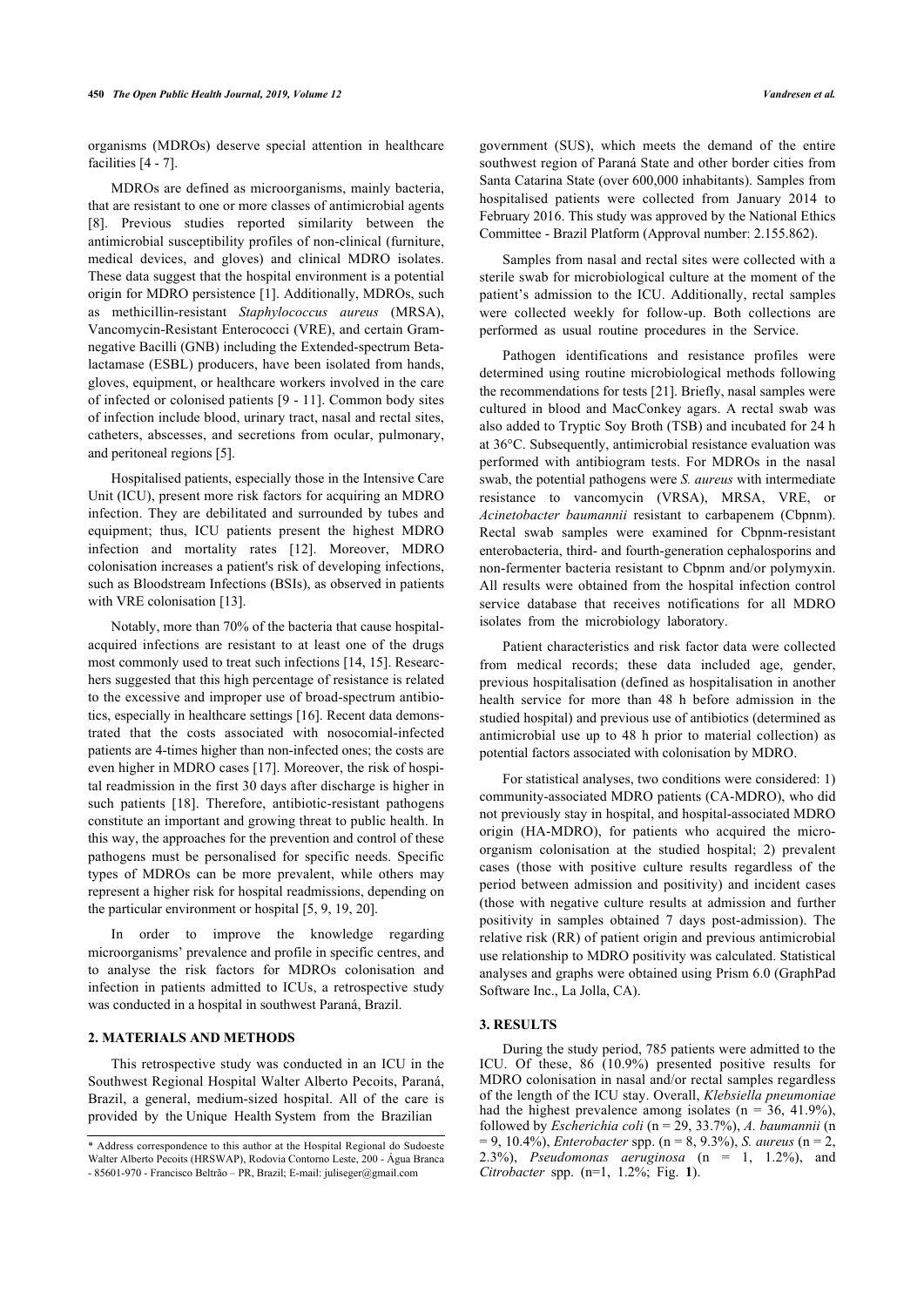<span id="page-2-0"></span>

**Fig. (1).** Multidrug-resistance species isolated from nasal and rectal swab cultures from all patients of IUC in Regional Hospital of the Southwest Walter Alberto Pecoits, Paraná, Brazil, from January 2014 to February 2016.

Nineteen positive cultures were from CA-MDRO and 67 were from HA-MDRO (Table**1**). For ESBL-producing bacteria, *E. coli* and *K. pneumoniae* had the highest prevalence among isolates in both the community and hospital environment, followed by *Enterobacter* spp. *A. baumannii*, *K. pneumoniae* resistant to Cbpnm (KPC) and *Enterobacter* spp. resistant to Cbpnm were detected only in the hospital environment.

At the studied ICU, the MDRO incidence was 62.8% (54 new colonisation were documented). The number of colonisations varied over the weeks: 28 patients were colonised after 7-14 days in the hospital, 16 patients were colonised after 15-22 days, 5 patients between 23-30 days, and 5 after more than 30 days.

Table **[2](#page-3-0)** depicts the studied population characteristics and RR to MDROs. Age and gender were not related to MDRO infection. Notably, patients transferred from another hospital presented a 2.41-fold greater chance of MDRO infection (Table **[2](#page-3-0)**). Likewise, having been submitted to previous therapy with antimicrobials drugs was significantly associated with

infection with MDROs (RR: 4.02 [2.60 - 6.23]; Table **[2](#page-3-0)**).

#### **4. DISCUSSION**

The risk of developing nosocomial infection or colonisation in the intensive care unit by MDRO is high. The local characteristics and optimal means for the control of antibiotic-resistant pathogens have been debated for decades.

The prevalence of MDROs in ICUs varies among regions, periods of study, and biological samples. In the present study, 10.9% of ICU patients presented MDRO. Considering specific groups of drug-resist[ant](#page-5-10) bacteria, the current data are consistent with Nangino *et al*. [22], who reported nosocomial infecti[ons](#page-5-11) in 8.9% of ICU patients. On the other hand, Magira et al. [23] reported an MDRO prevalence of 41.7% in ICU patients. However, their study evaluated more biological samples, including blood, sputum, and urine, and this factor may justify the higher prevalence. Therefore, the overall rates are difficult to estimate because most studies described specific characteristics of the searched organism and specific healthcare settings.

|                                 | <b>Community-associated MDRO Patients (CA-</b><br>$MDRO$ <sup>*</sup> (n=19) | Hospital-associated MDRO Origin (HA-MDRO)**<br>$(n=67)$ |           |
|---------------------------------|------------------------------------------------------------------------------|---------------------------------------------------------|-----------|
| <b>ESBL</b>                     |                                                                              |                                                         |           |
| Escherichia coli                | 12(63.1)                                                                     | 17(25.4)                                                | 29 (33.7) |
| Klebsiella pneumoniae           | 5(26.3)                                                                      | 20(29.8)                                                | 25(29.1)  |
| Enterobacter spp.               | $\mathbf{0}$                                                                 | 6(8.9)                                                  | 6(7.0)    |
| Pseudomonas aeruginosa          | $\mathbf{0}$                                                                 | 1(1.5)                                                  | 1(1.2)    |
| Citrobacter spp.                | $\Omega$                                                                     | 1(1.5)                                                  | 1(1.2)    |
| Cbpnm                           |                                                                              |                                                         |           |
| Acinetobacter baumannii         | $\Omega$                                                                     | 4(6.0)                                                  | 4(4.6)    |
| Klebsiella pneumoniae           | $\mathbf{0}$                                                                 | 1(1.5)                                                  | 1(1.2)    |
| <b>KPC</b>                      |                                                                              |                                                         |           |
| Klebsiella pneumoniae           | $\Omega$                                                                     | 10(14.9)                                                | 10(11.6)  |
| Enterobacter spp.               | $\mathbf{0}$                                                                 | 2(3.0)                                                  | 2(2.3)    |
| $OXA-23$                        | -                                                                            |                                                         |           |
| Acinetobacter baumannii         | 1(5.3)                                                                       | 4(6.0)                                                  | 5(5.8)    |
| <b>MRSA</b>                     |                                                                              |                                                         |           |
| 1(5.3)<br>Staphylococcus aureus |                                                                              | 1(1.5)                                                  | 2(2.3)    |

<span id="page-2-1"></span>**Table 1. Origin of multidrug-resistant bacterial isolated from January 2014 to February 2016 in nasal and rectal swabs cultured from patients admitted to ICU in Regional Hospital of the Southwest Walter Alberto Pecoits, Paraná, Brazil (n(%)).**

\*Community-acquired microorganism patients - who have not been in a previous hospital; \*\*Hospital-acquired microorganism origin – who acquired the microorganism colonization at the studied hospital

ESBL: Extended-Spectrum Beta-Lactamases, MRSA: Methicillin-Resistant *Staphylococcus aureus*, Cbpnm: Carbapenem, KPC: Carbapenem-Resistant Klebsiella, OXA-23: Oxacillin 23.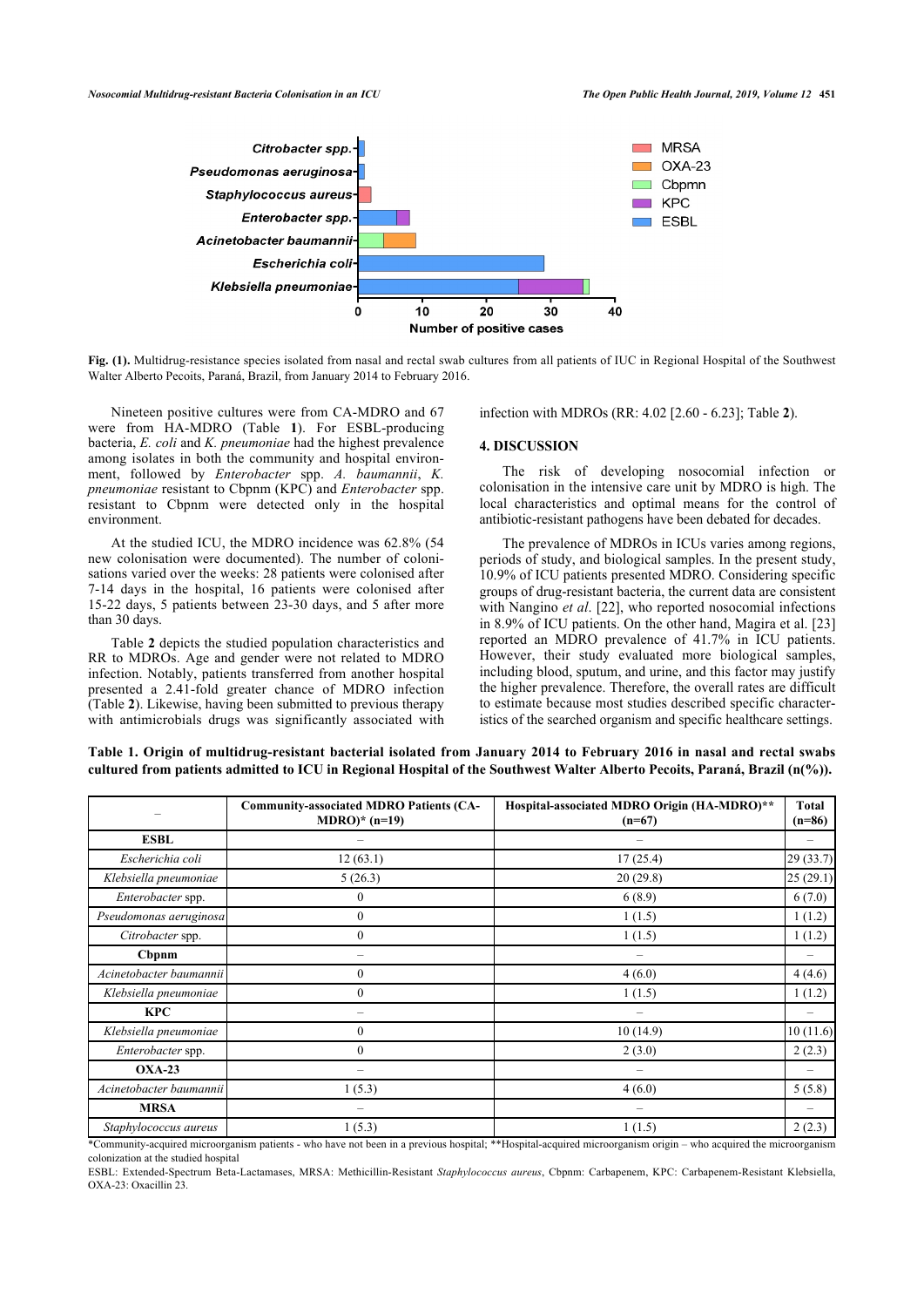|                                        | $(n=86)$<br>n(%) | <b>Positive Cultures Negative Cultures</b><br>$(n=699)$<br>$n$ (%) | <b>Relative Risk</b><br>(95% Confidence Interval) | p        |
|----------------------------------------|------------------|--------------------------------------------------------------------|---------------------------------------------------|----------|
| Age (years)                            |                  |                                                                    |                                                   |          |
| 18-60                                  | 36(41.9)         | 324(46.4)                                                          |                                                   | 0.43     |
| >60                                    | 50(58.1)         | 375(53.6)                                                          | $\blacksquare$                                    |          |
| Gender                                 |                  |                                                                    | -                                                 |          |
| Male                                   | 49(57.0)         | 382 (54.6)                                                         | $\blacksquare$                                    | 0.68     |
| Female                                 | 37(43.0)         | 317(45.4)                                                          |                                                   |          |
| Origin                                 |                  |                                                                    |                                                   |          |
| Transferred from another health center | 28(32.6)         | 103(14.7)                                                          |                                                   |          |
| Community                              | 58 (67.4)        | 596 (85.3)                                                         | $2.41(1.59 - 3.63)$                               | < 0.0001 |
| Previous antimicrobials use            | -                | $\overline{\phantom{0}}$                                           | -                                                 |          |
| N <sub>0</sub>                         | 26(30.0)         | 473 (67.7)                                                         | $4.02(2.60-6.23)$                                 | < 0.0001 |
| Yes                                    | 60(70.0)         | 226(32.3)                                                          |                                                   |          |

<span id="page-3-0"></span>**Table 2. Characteristics of the studied population and relative risk to multidrug-resistant micro-organisms positive cultures at the Intensive Care Unit in Regional Hospital of the Southwest Walter Alberto Pecoits, Paraná, Brazil, from January 2014 to February 2016.**

a Relative risk: 0.86 (0.78-0.94), 95% confidence interval);

 $b$  Relative risk: 0.83 (0.78-0.88), 95% confidence interval).

Our results demonstrate colonization by various microorganisms, which possibly relate to cases of infections of the population of this geographical area. These data corroborate previous reports from various national and multinational surveillance groups, all of which demonstrate a marked variability among pathogens across different geographic regions and over time [[1,](#page-4-0) [5](#page-4-8), [19](#page-5-7), [20](#page-5-8), [24](#page-5-12), [25](#page-5-13)]. For example, in a recent Turkish prospective cohort study, 26.6% of ICU patients acquired nosocomial infections: *P. aeruginosa* (25%) was most frequent, followed by *S. aureus* (21.4%), *E. coli* (18.7%), and *A. baumannii* (16.9%) [[26\]](#page-5-14). In Columbia, *E.coli* was the most prevalent gram-negative bacteria isolated in ICU patients, and the authors also showed a 4% increase in cases of infection by *K. pneumoniae* in 2012 [[27\]](#page-5-15). Data from Brazilian centres and ICUs also diverge with regards to the percentage of cases and microorganism type. In a tertiary public hospital in São Paulo, approximately 40% of isolated strains from ICU patients were identified as gram-positive organisms and almost 50% as gramnegative. Coagulase-negative *Staphylococcus* (CoNS) was the most prevalent isolated microorganism (21.6%), followed by *P. aeruginosa* (12.4%). *A. baumannii* was isolated mainly in the blood and bronchoalveolar lavage, whereas *P. aeruginosa* predominated in bronchoalveolar lavage and urinary samples [[5](#page-4-8)]. These data and others demonstrate the importance of knowing the particularities of diverse centres in order to drive decisions and protocols regarding antibiotic use and infection control and prevention [\[15](#page-5-3)].

According to the Global Health Report on Surveillance from the World Health Organization (WHO)[[15](#page-5-3)], selected bacteria of international concern that can exhibit resistance to antibacterial drugs include mainly *E. coli*, *K. pneumonia*, and *S. aureus*, and there are higher rates of extended spectrum cephalosporin-resistant *P. aeruginosa* and Cbpmn-resistant *P. aeruginosa*. Moreover, VRE was observed in several studies [[28\]](#page-5-16). Our study concentrates on data from MDRO infections, and the main type of resistance identified was ESBL production. *E. coli,* following by *K. pneumonia,* were the main bacteria in both community and hospital environments. Accordingly, a recent study from São Paulo [\[5\]](#page-4-8) showed *E. coli* accounted for 27.5% of bacteria resistant to cefepime. ESBLproducing *K. pneumoniae* accounted for 62.7% of the strains; 18.9% were resistant to carbapenem/meropenem. In another

study in South Brazil, the ESBL phenotypic test was positive in all the *E. coli* and *Enterobacter aerogenes* isolates and 53.8% of the *K. pneumoniae* isolates [[29\]](#page-5-17). On the other hand, Prestes-Carneiro *et al*. [[5](#page-4-8)] reported 55.7% of isolates were MRSA, a percentage much higher than for our centre. One possible explanation for this discrepancy is our study included only nasal and rectal samples, whereas other studies analysed samples from diverse body sites. Even though nasal and rectal samples represent respiratory and gastrointestinal infection, two of the four main nosocomial infection sites[[3](#page-4-2)], we demonstrated a high rate of MDRO infections in the studied ICU. These data reinforce the importance of such research.

Harris *et al*. [\[30\]](#page-5-18) described ICU admission cultures from 5,209 patients; 117 were colonised with ESBL-producing *E. coli* and *Klebsiella* spp., and 29 (25%) had a subsequent ESBLpositive clinical culture. The analysis showed that age  $> 60$ years and chronic disease score are associated with ESBLproducing bacteria colonisation[[15\]](#page-5-3). Although the present study did not find a difference regarding age, the main MDRO bacterial types were similar.

The widespread use of antibiotics during the past few decades has led bacteria to acquire genes responsible for resistance enzymes. This acquisition had consequently improved their survival rates in the environment and patients. ESBLproducing bacteria can hydrolyse extended-spectrum cephalosporins, but they are usually susceptible to inhibition by clavulanic acid and tazobactam [\[31\]](#page-5-19). The genes for ESBL production, first reported in the mid-1980s, are carried on plasmids. These vectors contribute to the spread of these resistant genes in the bacterial population. Currently, ESBL-producing strains are mostly encountered in *K. pneumoniae* and *E.coli* infections [[32\]](#page-5-20), data that are consistent with our study.

The increasing prevalence of ESBL-producing Enterobacteriaceae (ESBL-PE) carriage upon ICU admission raises important questions on empiric therapy policies in patients that present with an infection. One such policy may include the use of a carbapenem as a first-line therapy. However, carbapenemase-producing Enterobacteriaceae have now emerged (notably among *K. pneumoniae*) as a group of highly drugresistant gram-negative bacilli that cause infections associated with significant morbidity and mortality [[33\]](#page-5-2).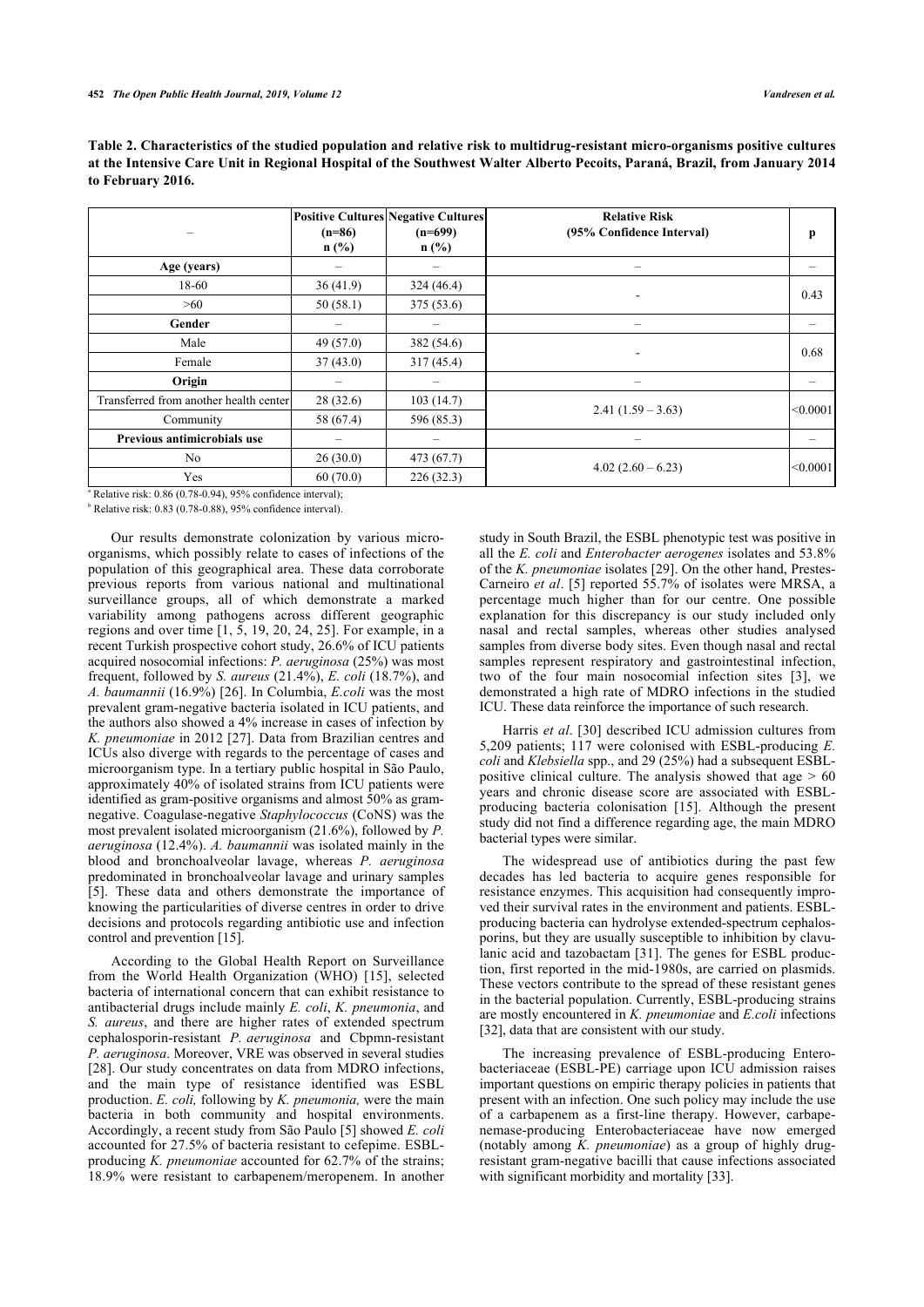*A. baumannii* strains are generally susceptible to carbapenems and aminoglycosides. These antibiotics are usually used in combination to treat infections by this microorganism. However, multidrug-resistant strains have increasingly emerged as a problematic pathogen responsible for hospital-acquired infections worldwide and have resulted in a considerable clinical impact[[34](#page-5-4)]. Outbreaks of OXA-23 producing *A. baumannii,* one carbapenemase-producing resistant strain, were reported in some Brazilian hospitals [[35](#page-5-21), [36\]](#page-5-22). This strain was also present at our ICU centre. Moreover, a new oxacillinase-resistant strain, OXA-143-like, was recently described in this country [\[35](#page-5-21), [36\]](#page-5-22). This finding demonstrates the increase of resistant *A. baumannii* in Brazil.

There are some limitations to our study. Not all medical records were available for analysis, and so other risk factors for MDRO, as well as associated comorbidities and causes of ICU hospitalisation, could not be included in the results to provide information that would complement this research. Moreover, there was a lack of information about health conditions from the population in this geographical region and some missing medical record data. However, our work has provided more information to increase knowledge for the studied service, as well as its demands and health services protocols, in order to guide health policies for this population.

Furthermore, the present study evaluated community and hospital-acquired colonisation. Intriguingly, the risk of acquiring a hospital-infection was 2.4-fold higher if the patient was transferred from another hospital. Traditionally, these two types of colonisation are classified according to their origin of acquisition, information that is still used to guide treatment decisions [\[37](#page-5-8)].

<span id="page-4-0"></span>In this study, previous antibiotic use was also associated with MDRO. These data corroborate that the transmission of infection to patients via health workers and the irrational use of antibiotics are preventable aetiological factors for acquired colonisation [[38\]](#page-5-9).

# <span id="page-4-1"></span>**CONCLUSION**

<span id="page-4-3"></span><span id="page-4-2"></span>Considering our population, we concluded that MDRO ICU colonisation was variable and similar to other centres. Crucial factors, including previous hospital stay and antibiotic use, were closely related to MDRO colonisation. Therefore, control interventions should reduce MDRO colonisation rates, mainly in view of the particularities of each geographic centre. Moreover, the rational use of antibiotics and increased hygiene compliance may reduce mortality in ICU patients, especially in developing countries.

#### <span id="page-4-8"></span>**LIST OF ABBREVIATIONS**

<span id="page-4-7"></span><span id="page-4-6"></span><span id="page-4-5"></span><span id="page-4-4"></span>

| <b>MDROs</b> | $=$ Multidrug-Resistant Organisms                                     |  |  |  |
|--------------|-----------------------------------------------------------------------|--|--|--|
| <b>VRE</b>   | $=$ Vancomycin-Resistant Enterococci                                  |  |  |  |
| <b>GNB</b>   | $=$ Gram-Negative Bacilli                                             |  |  |  |
| <b>BSIs</b>  | $=$ Bloodstream Infections                                            |  |  |  |
| <b>MRSA</b>  | = methicillin-resistant Staphylococcus aureus                         |  |  |  |
| <b>ESBL</b>  | $=$ Extended-spectrum Betalactamase producers                         |  |  |  |
| ICU          | $=$ Intensive Care Unit                                               |  |  |  |
| <b>TSB</b>   | $=$ Tryptic Soy Broth                                                 |  |  |  |
| <b>VRSA</b>  | $= S.$ <i>aureus</i> with intermediate resistance<br>to<br>Vancomycin |  |  |  |
| Cbpnm        | $=$ Carbapenem                                                        |  |  |  |
|              | $CA-MDRO = Community-Associated MDRO Patients$                        |  |  |  |

#### **HA-MDRO** = Hospital-Associated MDRO Origin

# **ETHICS APPROVAL AND CONSENT TO PARTICIPATE**

This study was approved by the National Ethics Committee - Brazil Platform, Brazil (approval number: 2.155.862).

# **HUMAN AND ANIMAL RIGHTS**

Not applicable.

#### **CONSENT FOR PUBLICATION**

Not applicable.

# **AVAILABILITY OF DATA AND MATERIALS**

Not applicable.

#### **FUNDING**

None.

#### **CONFLICT OF INTEREST**

The authors declare that there is no conflict of interest, financial, or otherwise.

# **ACKNOWLEDGEMENTS**

Declared none.

#### **REFERENCES**

- [1] Raro OHF, Gallo SW, Ferreira CAS, Oliveira SD. Carbapenemresistant *Acinetobacter baumannii* contamination in an intensive care unit. Rev Soc Bras Med Trop 2017; 50(2): 167-72. [\[http://dx.doi.org/10.1590/0037-8682-0329-2016](http://dx.doi.org/10.1590/0037-8682-0329-2016)] [PMID: [28562751](http://www.ncbi.nlm.nih.gov/pubmed/28562751)]
- [2] Farr BM, Salgado CD, Karchmer TB, Sherertz RJ. Can antibioticresistant nosocomial infections be controlled? Lancet Infect Dis 2001;  $1(1)$ : 38-45

[\[http://dx.doi.org/10.1016/S1473-3099\(01\)00020-2](http://dx.doi.org/10.1016/S1473-3099(01)00020-2)] [PMID: [11871409\]](http://www.ncbi.nlm.nih.gov/pubmed/11871409)

- [3] World Health Organization. Prevention of hospital-acquired infections - a practical guide. Geneva, Switzerland: WHO 2002.
- [4] Khan HA, Ahmad A, Mehboob R. Nosocomial infections and their control strategies. Asian Pac J Trop Biomed 2015; 5(7): 509-14. [\[http://dx.doi.org/10.1016/j.apjtb.2015.05.001\]](http://dx.doi.org/10.1016/j.apjtb.2015.05.001)
- [5] Prestes-Carneiro LE, Azevedo AM, Nakashima MA, Xavier JMBV, Cabral C. Frequency and antimicrobial susceptibility of pathogens at tertiary public hospital, Sao Paulo, Brazil. Southeast Asian J Trop Med Public Health 2015; 46(2): 276-84. [PMID: [26513931\]](http://www.ncbi.nlm.nih.gov/pubmed/26513931)
- [6] Khan HA, Baig FK, Mehboob R. Nosocomial infections: Epidemiology, prevention, control and surveillance. Asian Pac J Trop Biomed 2017; 7(5): 478-82. [\[http://dx.doi.org/10.1016/j.apjtb.2017.01.019\]](http://dx.doi.org/10.1016/j.apjtb.2017.01.019)
- [7] Whitelaw AC. Role of infection control in combating antibiotic resistance. S Afr Med J 2015; 105(5): 421.

[\[http://dx.doi.org/10.7196/SAMJ.9650](http://dx.doi.org/10.7196/SAMJ.9650)] [PMID: [26242679\]](http://www.ncbi.nlm.nih.gov/pubmed/26242679)

[8] Nikaido H. Multidrug resistance in bacteria. Annu Rev Biochem 2009; 78: 119-46.

[\[http://dx.doi.org/10.1146/annurev.biochem.78.082907.145923](http://dx.doi.org/10.1146/annurev.biochem.78.082907.145923)] [PMID: [19231985\]](http://www.ncbi.nlm.nih.gov/pubmed/19231985)

- [9] Fonseca B, Carvalho A, Gonçalves V, *et al.* Contamination of the hands of hospital staff with *Enterobacteriaceae* able to transfer resistance: An issue for hospital biosafety. Rev Sodebras 2014; 9(107): 81-5.
- [10] Mehta Y, Gupta A, Todi S, et al. Guidelines for prevention of hospital acquired infections. Indian J Crit Care Med 2014; 18(3): 149-63. [\[http://dx.doi.org/10.4103/0972-5229.128705\]](http://dx.doi.org/10.4103/0972-5229.128705) [PMID: [24701065](http://www.ncbi.nlm.nih.gov/pubmed/24701065)]
- [11] Hirsch EB, Raux BR, Lancaster JW, Mann RL, Leonard SN. Surface microbiology of the iPad tablet computer and the potential to serve as a fomite in both inpatient practice settings as well as outside of the